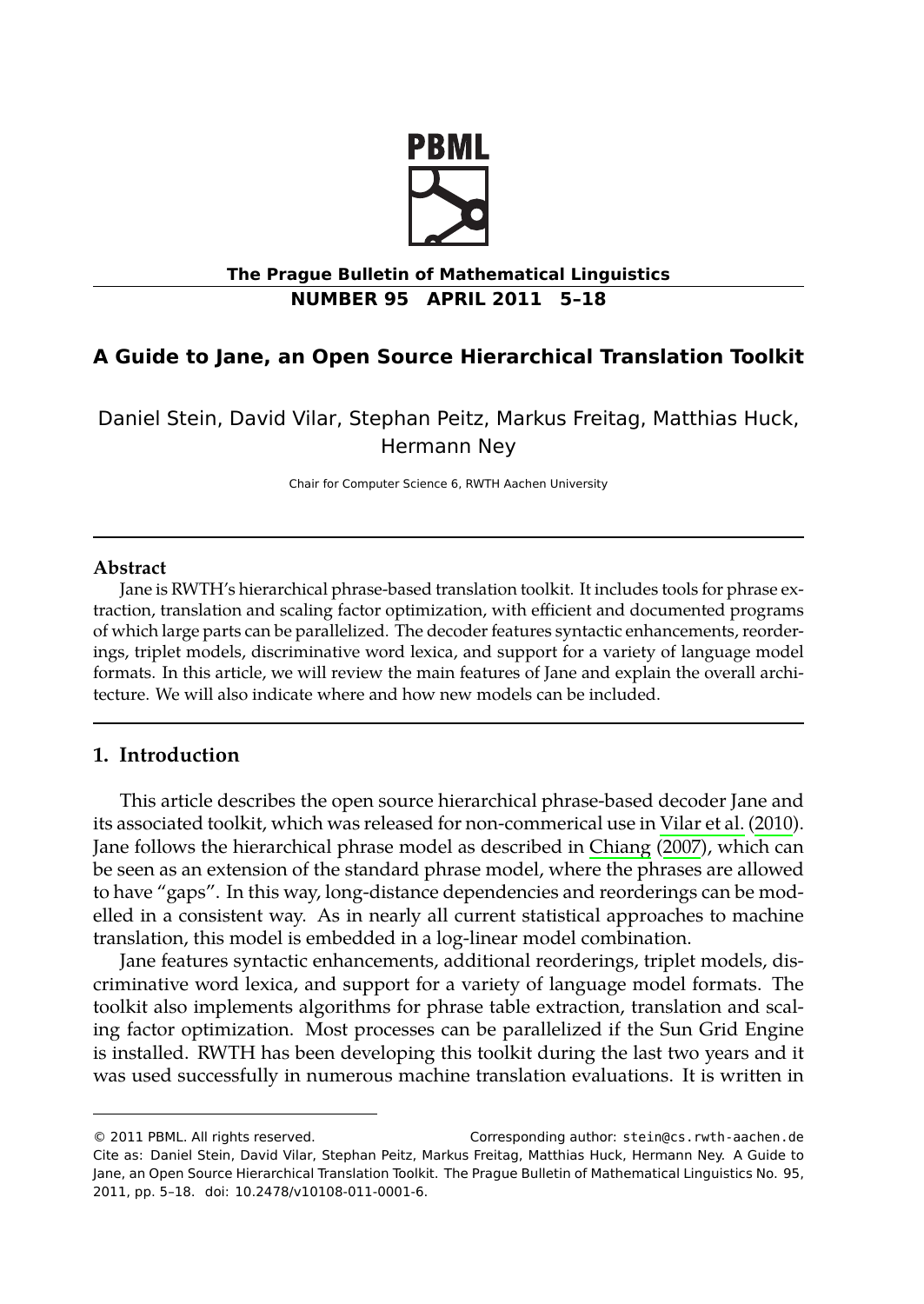#### PBML 95 [APRIL](#page-12-0) 2011

C++ with special attention to clean code, extensibility and efficiency, and is availab[le](#page-1-0) under an open-source non-commercial license.

This article is mainly directed at developers looking for a short overview of the toolkit's architecture. We will briefly r[ev](#page-2-0)iew the main features of Jane, w[it](#page-5-0)h a strong focus on implementation decisions, and we will al[so](#page-9-0) describe how and where new extraction and tr[an](#page-9-1)slation models should be implemen[ted](#page-10-1) by taking advantage of existing classes. For a more general description, we refer to Vilar et al. (2010), and for performance results we refer to system descriptions of international evaluations, e.g. Heger et al. (2010). Note that an in-depth manual is included in the Jane package as well.

<span id="page-1-1"></span>The article is structured as follows: we review the tool invocation in Section 2. Then, we review the main features that are implemented and how they can be extended, first for the extraction (Section 3), then [for t](#page-12-1)he decoding (Section 4). We proceed to mention so[me other included tools in S](#page-12-1)ection 5. After a short compari[son with](#page-11-0) [Joshu](#page-11-0)[a in S](#page-11-1)ection 6, we give a short conclusion in Section 7.

#### **1.1. Related Work**

<span id="page-1-0"></span>Jane implements features presented in previous work, developed both at RWTH and other groups. As we go over the features of the system we will provide the corresponding references. It is not the first system of its kind, although it provides some unique features. There are other open source hierarchical decoders available, one of them being SAMT (Zollmann and Venugopal, 2006). The current version is oriented towards Hadoop usage, the documentation is however still missing. Joshua (Li et al., 2009, 2010) is a decoder written in Java by the John Hopkins University. This project is the most similar to our own, however both [were develop](#page-12-2)ed independently and each one has so[me unique f](#page-11-2)e[ature](#page-11-2)s. Moses (Koehn et al., 2007) is the de-facto standard phrase-based translation decoder and has now been extended to support hierarchical translation.

#### **2. Invocation**

The main core of Jane has been implemented in C++. It is mainly directed at linux systems, and uses SCons (http://www.scons.org) as its build system. Prerequisites for some tools are the SRI language model (Stolcke, 2002), cppunit and the Numerical Recipes (Press et al., 2002). Upon building, a variety of programs and scripts are created to offer a flexible extraction, translation and optimization framework. Alignment training is not included, since well established tools for this purpose exist. Jane accepts most common alignment formats.

In general, all tools support the option – – help which outputs a compact description of the available command line options. Some programs also support – – man for a more verbose description in the form of a Unix man page. These manual pages are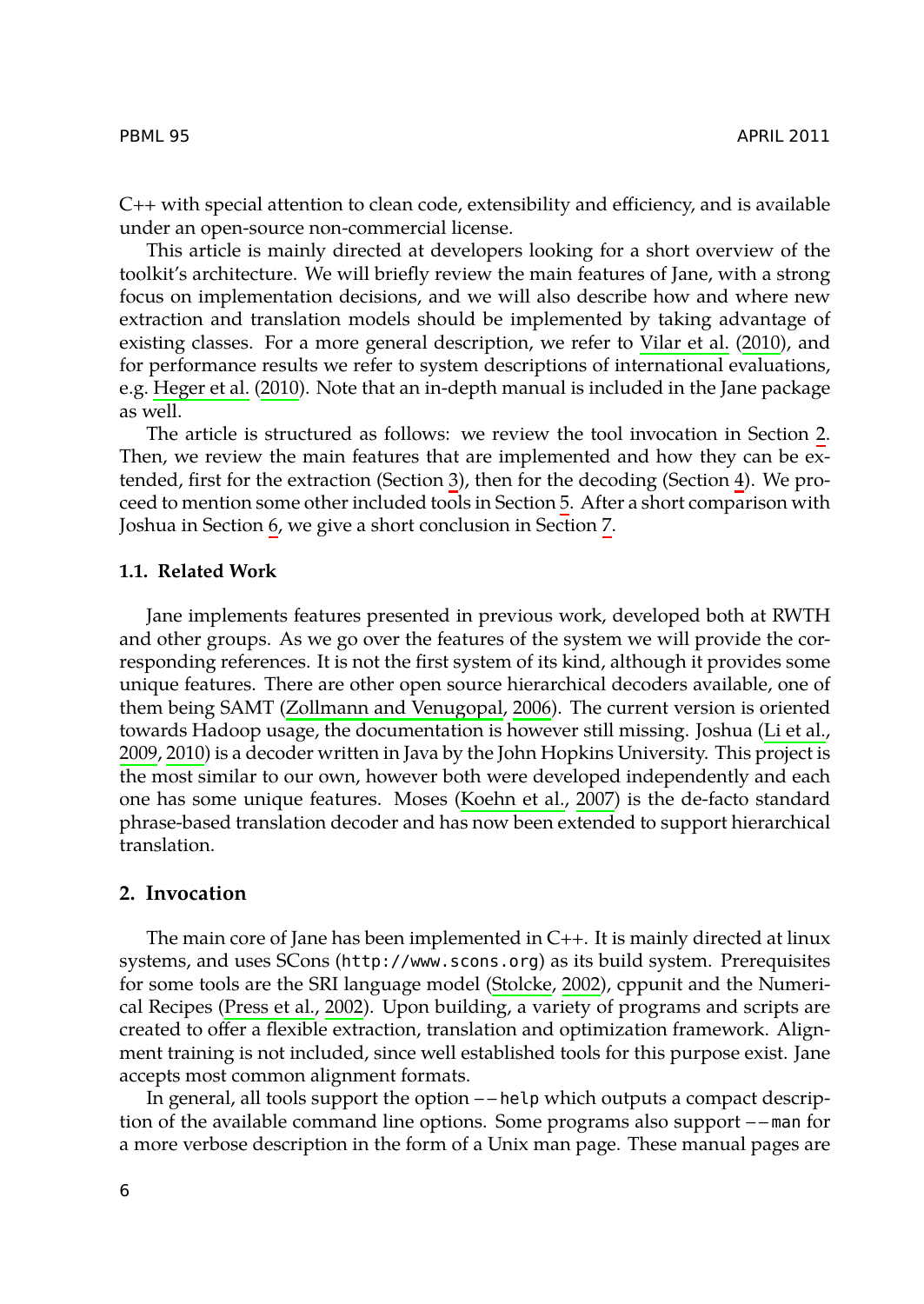D. Stein et al. **D.** Stein et al. **A** Guide to Jane (5-18)

generated automatically and thus are always up-to-date. Nearly all components accept a – – verbosity parameter for controlling the amount of information they report. The parameter can have 6 possible values, ranging from noLog to insaneDebug.

The options have a hierarchical structure, and the more complex modules within a larger tool typically have their own naming space. For example, the size of the internal n-best list in the cube prune algorithm is set with – – CubePrune.generationNbest, and the file for the language model can be set with -- CubePrune. LM. file. We refer to each of these sections as *components*. There are components for the search algorithms, for the language models, for the phrase table, et cetera. The name can also be replaced by a wildcard (\*) if all components are to be addressed.

Although all of the options can be specified in the command line, a config file can be used in order to avoid repetitive typing, by invoking the program with – – config <config-file>. Options specified in the command line have precedence over the config file.

If the Sun Grid Engine (http://www.sun.com/software/sge/) is available, nearly all operations of Jane can be parallelized. For the extraction process, the corpus is split into chunks (the granularity being user-controlled) which are distributed in the computer cluster. Count collection, marginal computation and count normalization all happen in an automatic and parallel manner. For the translation process, a batch job is started on a number of computers. A server distributes the sentences to translate to the computers that have been made available to the translation job. Additionally, for the minimum error rate training methods, random restarts may be performed on different computers in a parallel fashion.

<span id="page-2-1"></span><span id="page-2-0"></span>The same client-server infrastructure used for parallel translation may also be reused for interactive systems. Although no code in this direction is provided, one would only need to implement a corresponding frontend which communicates with the translation server (which may be located on another machine).

### **3. Extraction**

In the extr[actio](#page-3-0)n process, for every training source sentence  $f_1^J$ , target sentence  $e_1^I$  and alignment *A* we generate a set of phrases. First, we extract the set of initial phrases, as defined for the standard phrase-based approach:

$$
\mathcal{BP}(f_1^J, e_1^I, \mathcal{A}) := \left\{ \langle f_{j_1}^{j_2}, e_{i_1}^{i_2} \rangle \mid j_1, j_2, i_1, i_2 \qquad \text{so that} \qquad \forall (j, i) \in \mathcal{A} : (j_1 \leq j \leq j_2 \Leftrightarrow i_1 \leq i \leq i_2) \qquad (1) \qquad \qquad \wedge \exists (j, i) \in \mathcal{A} : (j_1 \leq j \leq j_2 \wedge i_1 \leq i \leq i_2) \right\}.
$$

See Figure 1(a) for an example of a valid lexical phrase. Words that remain unaligned in the corpus might be problematic for the translation if at translation time they appear in different contexts as in the training corpus. They are not treated as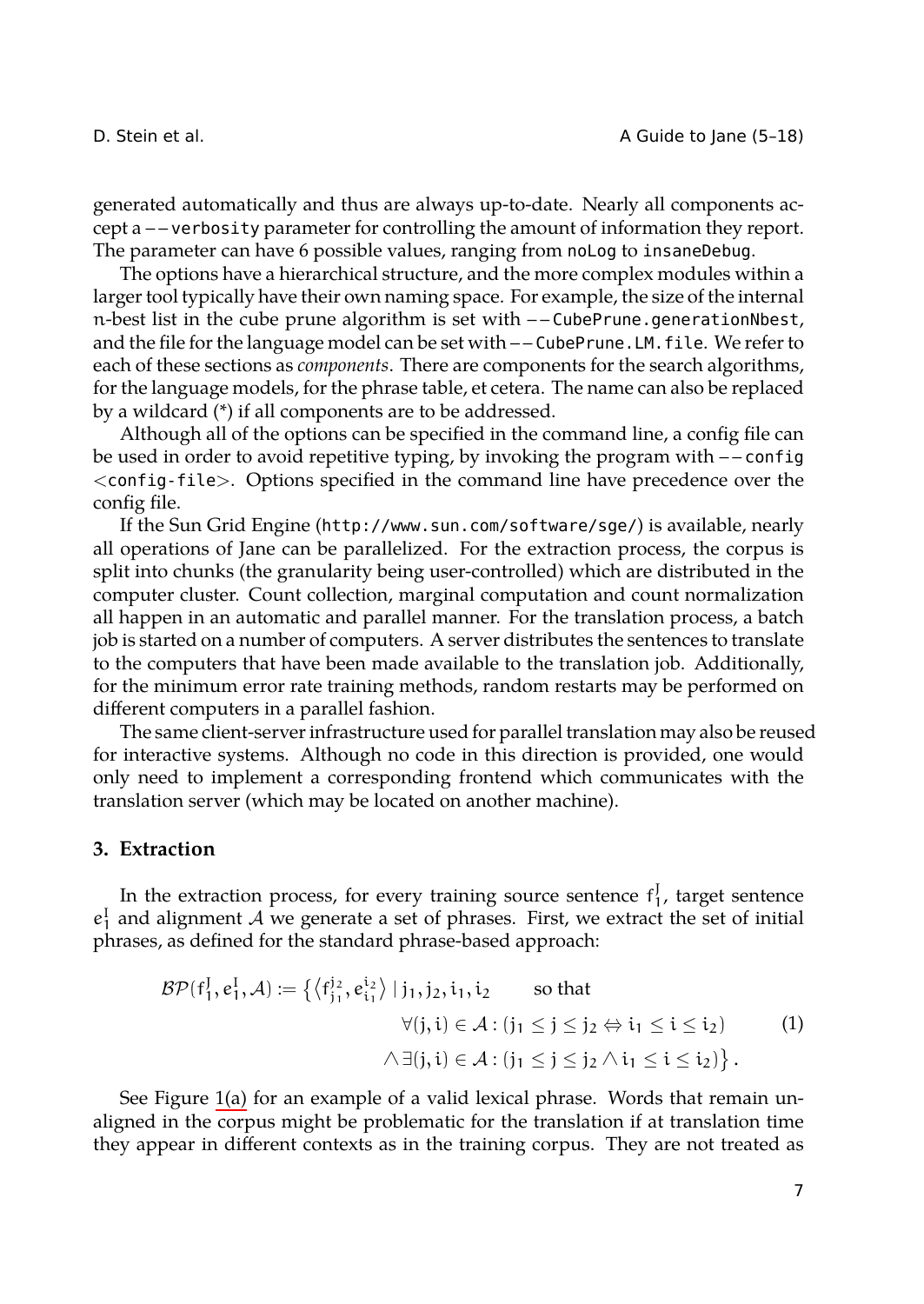<span id="page-3-2"></span><span id="page-3-1"></span><span id="page-3-0"></span>



<span id="page-3-3"></span>*Figure 1. Extraction heuristics applied for initial phrase[s](#page-3-3)*

unknown words, as Jane has them in its internal vocabulary, but is unable to produce a valid parse in the decoding step, which is why we allow for three heuristics in the extraction procedure. In the *single word* heuristic, all single-word pairs derived from each alignment are extracted, even if they would not consist of a valid phrase based on Equation 1 (Figure 1(b)). In the *forced single word* heuristic (Figure 1(c)), all word pairs that are neither covered by a source nor a target alignment are extracted as additional word pairs . Finally, in the *non-aligned heuristic*, all initial phrases are also extended whenever there are non-aligned words on the phrase border (Figure 1(d)).

After t[h](#page-4-0)e extraction of the lexical phrases, we look for those phrases that contain smaller sub-phrases to extract hierarchical phases. The smaller phrases are suppressed and gaps are produced on the larger ones. For computing probabilities, we compute the counts of each phrase and normalize them, i.e. compute their relative frequencies. Note that the heuristics mentioned above are typically restricted from forming hierarchical phrases, since for some corpora we would produce an arbitrary large number of entries, but this behaviour can be controlled through run-time options. Also due to phrase table size considerations, we typically filter the phrases to only those that are needed for the translation of a given corpus.

Figure 2 shows a schematic representation of the extraction process. In a first pass we extract the bilingual phrases that are necessary for translating the given corpus. For normalization, we still need to compute the marginals for the source and target parts of the phrases. For the source marginals, we can already limit the computation at this stage using the source filter text, but for the target marginals, we do not know in advance which ones will be necessary. Therefore we compute them in a second pass, using the target parts of the bilingual phrases as a target filter.

When parallelizing this operation, the corpus is split into chunks which are distributed in the computer cluster. Count collection, marginal computation and count normalization all happen in an automatic manner.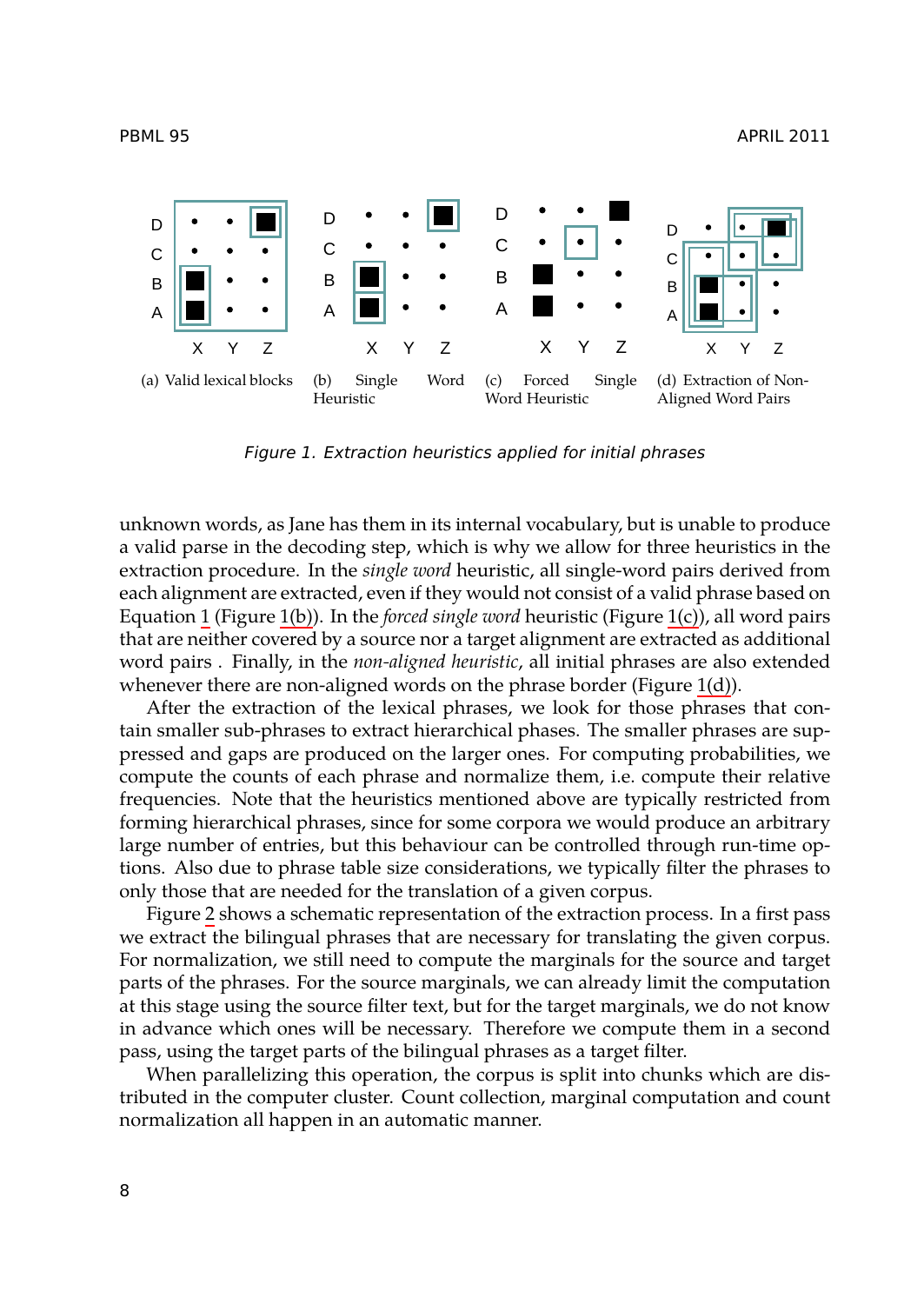

<span id="page-4-0"></span>*Figure 2. Workflow of the extraction procedure*

### <span id="page-4-1"></span>**3.1. Additional Features**

Each phrase pair can have an arbitrary number of additional features associated with it. They may hold information about the alignment within the phrase, linguistic information, and more. In order to facilitate the addition of such models, Jane provides two virtual classes, which can be inherited from.

The class AdditionalExtractionInformation is a wrapper class for the additional information. The main function that has to be implemented deals with the combination of the feature with another instance of itself. This is necessary whenever the same phrase can be extracted more than once, from different sentence pairs or even in the same sentence pair. Additionally, functions for writing the features into the phrase table have to be provided. In the normalization step, this class is also invoked with the corresponding information about the marginals, in case that it needs this information for producing the final score.

The class AdditionalExtractionInformationCreator is responsible for creating instances of AdditionalExtractionInformation. As such, it receives the information available to the extraction process and computes the additional features for the phrase pair. For hierarchical phrases, it may take into account the additional information of the larger phrase and of the phrase that produces the gap in it. In order to assign descriptive labels to the different AdditionExtractionInformation classes, new classes must be registered in the corresponding factory functions. The extraction scripts will then automatically perform the necessary steps for generating the additional features, including joining and normalization of the counts.

#### <span id="page-4-2"></span>**3.2. Implemented Additional Features**

With Jane, it is possible to include numerous additional features in the phrase table. We proceed to review a few of them. The *alignment* information remembers the internal alignment of the extracted phrase. The *dependency* information augments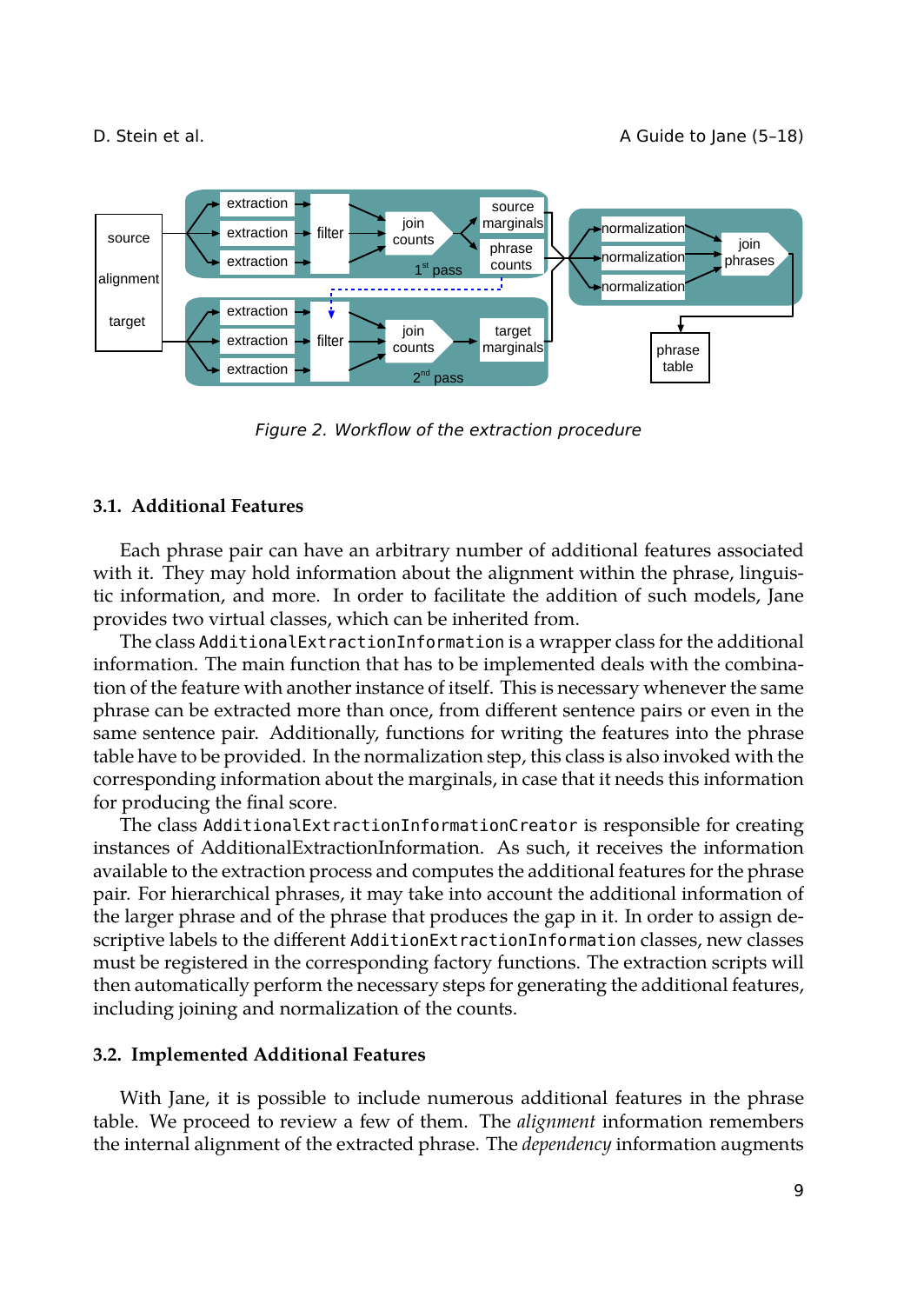<span id="page-5-0"></span>the phrases with additional dependency-level information in the spirit of Shen et al. (2008). Given a dependency tree at sentence level, we mark phrases that are syntactically valid, and to preser[ve inner word dependen](#page-12-3)cies. The *heuristic* information marks for each phrase, which of the extraction heuristics as defined in Section 3 have been used to create this particular phrase. The *parse match* information marks whether the phrase matches the yield of a parse tree node, a rather simple approach which has been succesfully applied in Vilar et al. (2008). Finally, the *soft syntactic label* information adds syntactic labels to each phrase and each non-terminal, whi[ch are typically](#page-10-2) [derived from](#page-10-2) a given parse tree. They can be used to compute an additional parse probability based on linguistic experiences, e.g. by emphasizing the need for a verb in the sentence, or by penalizing whenever a noun phrase non-terminal is substituted with a verb phrase, as in Venugopal et al. (2009).

#### **4. Decoding**

[Th](#page-12-4)e search for the best translation proceeds in two steps. First, a monolingual parsing of the input sentence is carried out using the CYK+ algorithm (Chappelier and Rajman, 1998), a generalization of the CYK algorithm which relaxes the requirement for the grammar to be in Chomsky normal form. From the CYK+ chart we extract a hypergraph representing the parsing space.

In a second step the translations are generated from the hypergraph, computing the language model scores in an i[ntegrated fashion. Bot](#page-12-5)h the cube pruning and cube growing algorithms (Huang and Chiang, 2007) are implemented. For the latter case, the extensions concerning [the language](#page-12-2) model heuristics presented in Vil[ar and Ney](#page-12-6) [\(2009\) ha](#page-12-6)ve also been included.

The m[ajorit](#page-12-6)y of the code for both the cube pruning and cube growing algorithms is included in corresponding classes derived from an abstract hypernode class. In this way, the algorithms have access to the hypergraph structure in a natural way. The CYK+ implementation is parametrized in such a way that the derived classes are created as needed. This architecture is highly flexible, and preliminary support for forced alignments in the spirit of Wuebker et al. (2010) is also implemented in this way.

Jane supports four formats for n-gram language models: the ARPA format, the SRI toolkit binary format (Stolcke, 2002), randomized LMs as described in Talbot and Osborne (2007), using the open source implementation made available by the authors of the paper and an in-house, exact representation format. In order to ease the integration of these possibilities, an abstract interface class has been implemented, which provides access to the necessary operations of the language model.

The actual translation procedure is clearly separated from the input/output operations. These are handled in the RunMode classes, which are responsible of obtaining the text to translate, calling the translation methods with the appropriate parameters, and writing the result to disk. There are three main RunModes: SingleBestRunMode for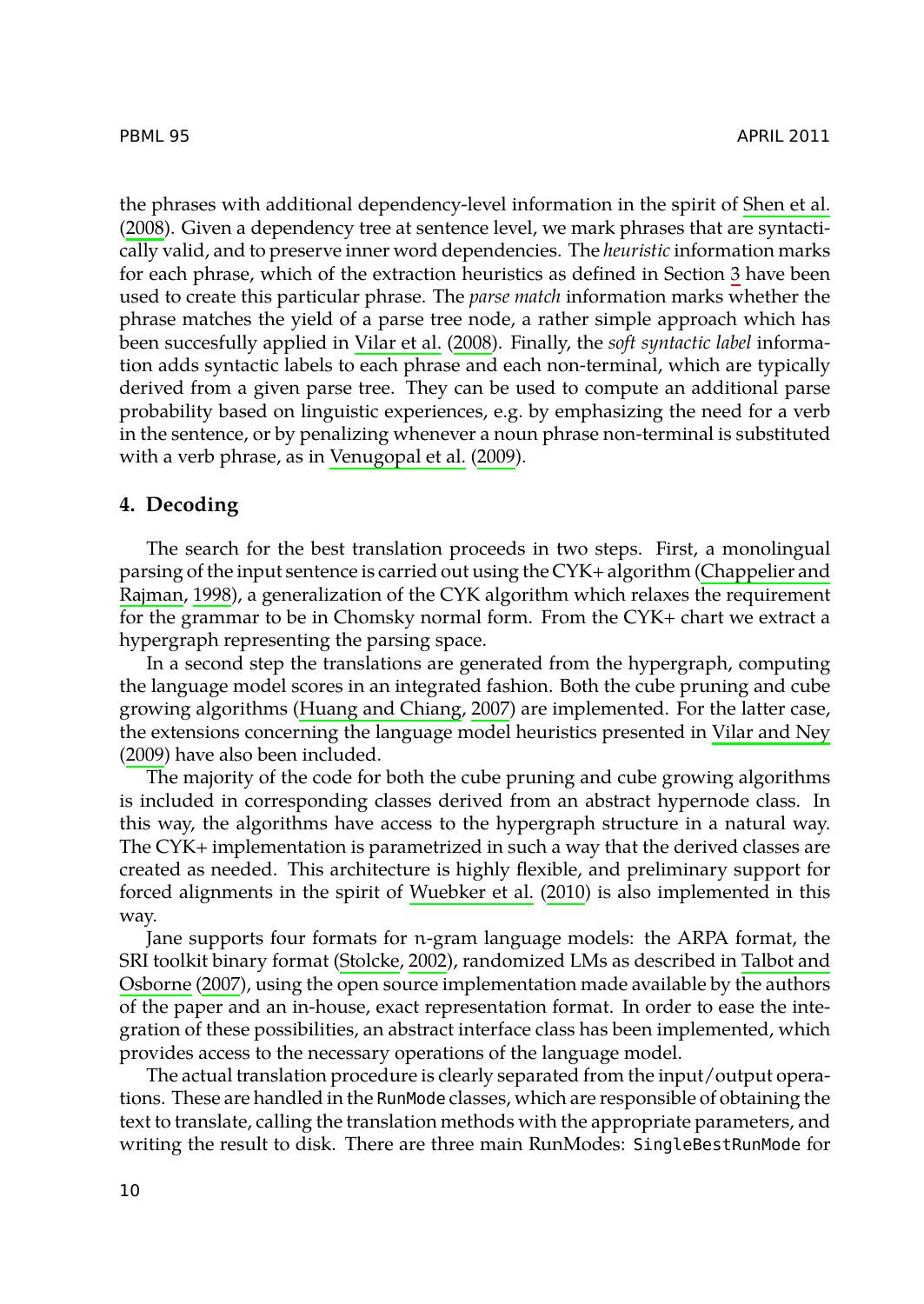D. Stein et al. **D.** Stein et al. **A** Guide to Jane (5-18)

single-best operation, NBestRunMode for generation of n-best lists and Optimization-ServerRunMode. This last one starts a Jane server which offers both single-best and n-best translation functionality, communicating over TCP/IP sockets. In the current implementation this is used for parallel translation and/or optimization in a computer cluster, but it may be easily reused for other applications, like online translation services or interactive machine translation.

For parallelized operation, a series of jobs are started in parallel in the computer cluster. The first one of these jobs is the master and controls the translation process. All Jane processes are started in server mode and wait for translation requests from the master job.

The translation servers are allocated in a dynamic way; if more computers are made available for the translation job, they can be added on the fly to the translation task. The longest sentences are the first ones sent to translate. This simple heuristic performs load balancing, trying to avoid "temporal deadlocks" when the whole array job is just waiting for a computer to finish the translation of a long sentence that happened to be at the end of the corpus. A simple fault-tolerance system is also built-in, which tries to detect if a computer has had pro[blem](#page-4-1)s and resends the associated sentence to another free node. It is however quite basic and although it detects most problems, there are still some cases where non-responding computers may go undetected.

### **4.1. Additional Models**

Jane is designed to be easily extended with new models, added in the log-linear combination. If the new features can be computed at phrase level, the best way is to include them at extraction time, as described in Section 3.1. The decoder can then be instructed to use these additional features at translation time.

For models that cannot computed this way, an abstract SecondaryModel class can be derived from. The main function in this class is the scoreBackpointer method, which receives a derivation to score, together with a reference to the current hypernode. With this information, the method can obtain all the necessary information for computing the model score. Secondary models implemented this way must be registered in the SecondaryModelCreator class. They will be then known to Jane, and facilities for scaling factor allocation, parameter handling and multiple model instantiation will be provided.

There is a limitation to the kind of models that can be implemented this way, namely the models can only influence the search process by generating new scores. No additional information that may change the hypothesis space by e.g. hypothesis recombination is (yet) supported.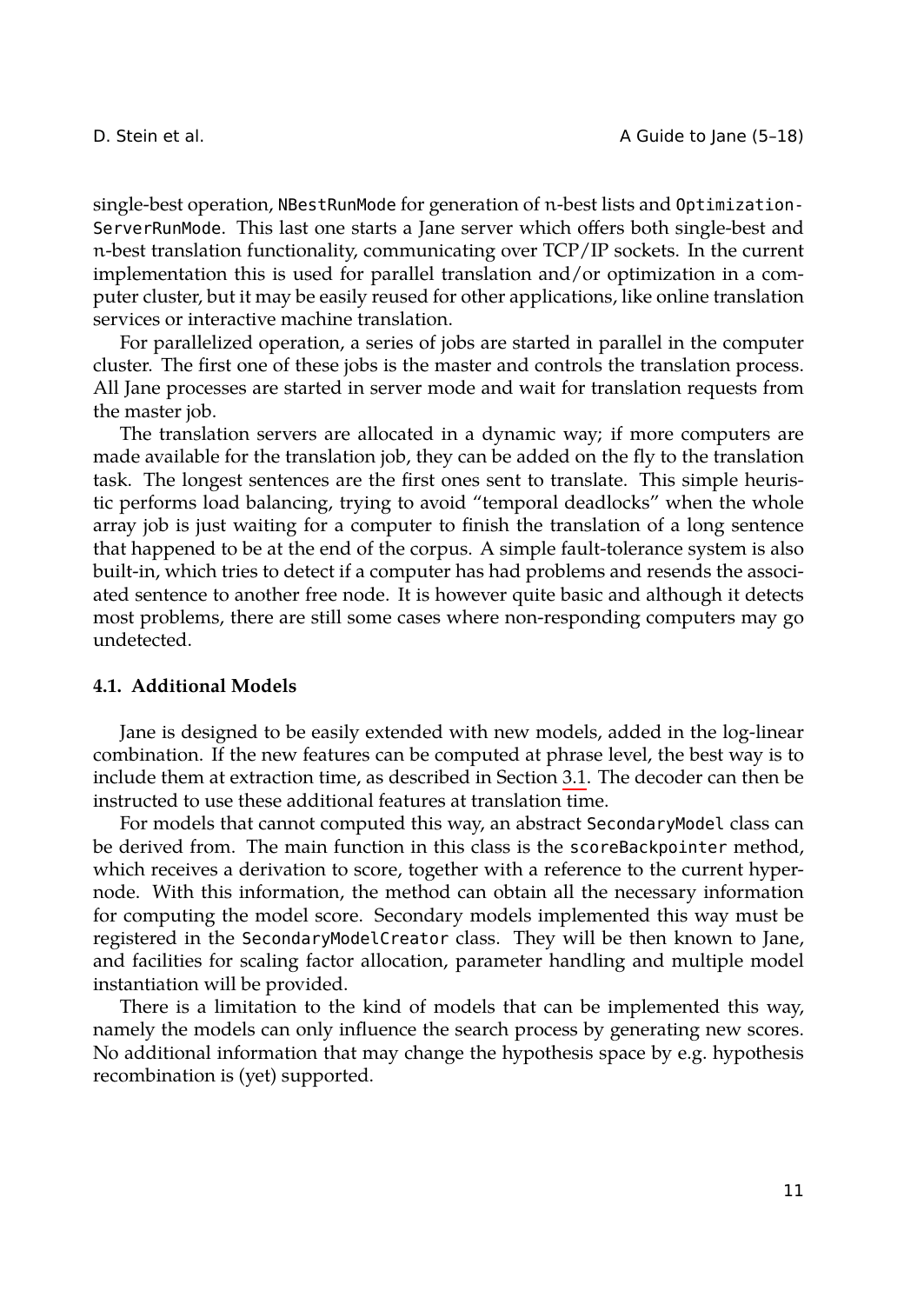### **4.2. Implemented Additional Model[s](#page-10-3)**

Like with the additional extraction models, several additional models during the translation are already implemented in Jane using the SecondaryModel infrastructure. In this section we list some of them.

*Extended Lexicon Models* The Extended Lexicon Models include discriminative lexicon models and triplet models as in Mauser et al. (2009), and are able to take long range dependencies across the whole source sentence into account. The *triplet* model extends the well-known IBM model 1 (Brown et al., 1993), by estimating the probability p(e|f, f*′* ) of a target word e based on two source words f, f*′* . Like IBM 1, the triplet model is trained iteratively using the EM algorithm. During extraction and decoding, f is the source word aligned to the target word e to be translated, while f *′* ranges over the words in the source sentence. Thus, the second source word f *′* enables the model to make more informed decisions about translating f into e.

The *discriminative word lexicon* uses the whole source s[ente](#page-4-2)nce to predict target words, thus taking into account global de[pendencies. It is](#page-12-3) [mode](#page-12-3)led as a combination of simple classifiers for each word e from the target vocabulary  $V_{E}$ . Each of these classifiers models whether a certain word e is present in the target sentence ( $\delta_e = 1$ ) or not ( $\delta_e = 0$ ), given the set of source words f. The [p](#page-8-0)robability of the target sentence is then modeled as the product of all positive classification probabilities, over all words in the target sentence, times the product of all negative classification probabilities over all words not contained in the target sentence.

*Soft Syntactic Labels* The Soft Syntactic Labels (cf. Section 3.2) extend the hierarchical model in a similar way as in the work of Venugopal et al. (2009): for every rule in the grammar, we store information about the possible non-terminals that can be substituted in place of the generic non-terminal X, together with a probability for [e](#page-8-1)ach combination of non-terminal symbols (cf. Figure 3).

During decoding, we compute two additional quantities for each derivation d. The first one is denoted by  $p_h(Y|d)$  (h for "head") and reflects the probability that the derivation d under consideration of the additional non-terminal symbols has Y as its starting symbol. This quantity is needed for computing the probability  $p_{syn}(d)$  that the derivation conforms with the extended set of non-terminals.

*Dependency* With the Dependency model, we are able to introduce language models that span over longer distances than shallow n-gram language models. In Figure 4, we can for example evaluate the left-handed dependency of the structure "In", followed by "industry", on the structure "faced". For this, we employ a simple language model trained on dependency structures and compute the probability for the trigram "In industry faced-as-head".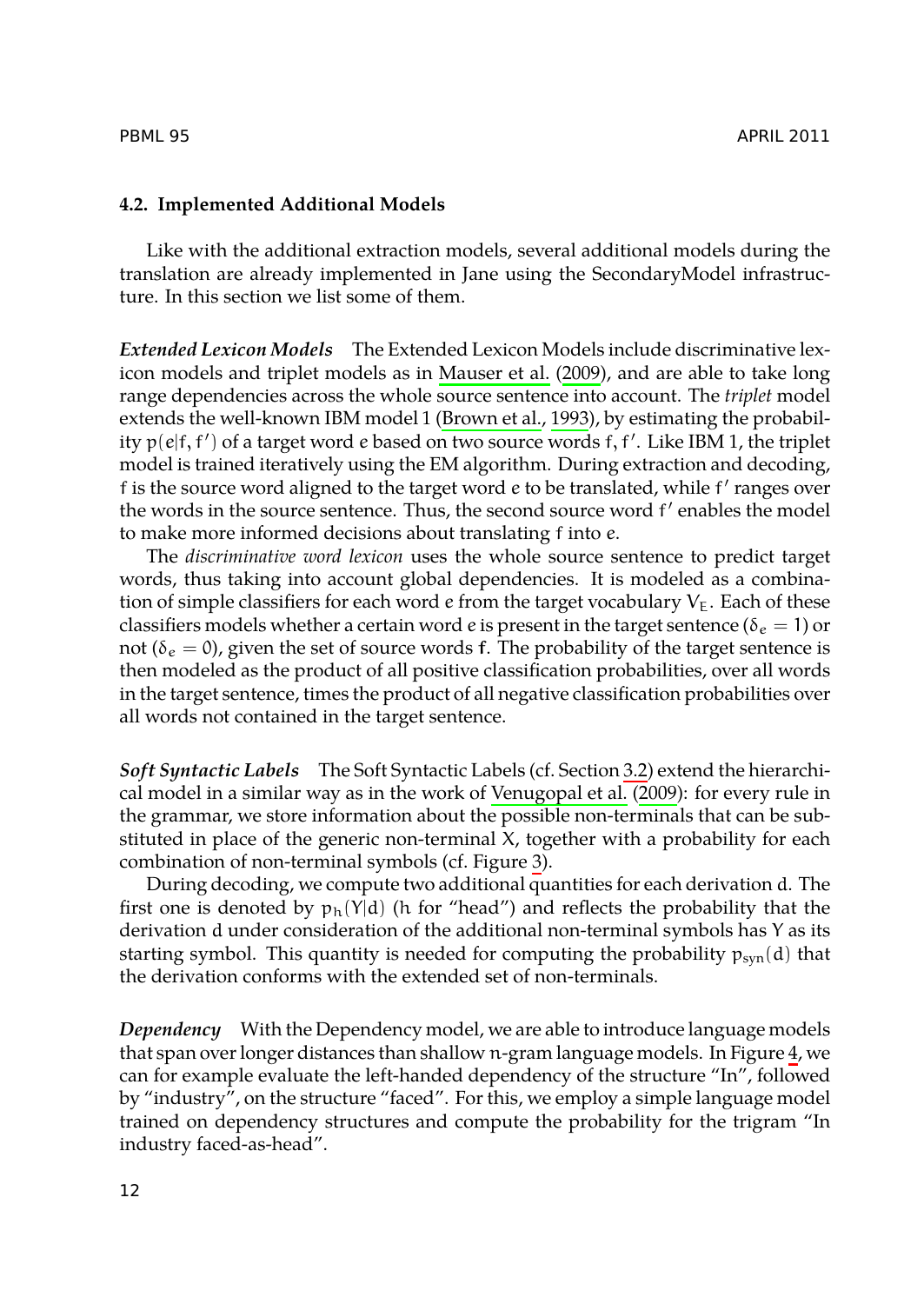D. Stein et al. **A Guide to Jane (5-18)** 

<span id="page-8-0"></span>

*Figure 3. Visualization of the soft syntactic labels approach. For each derivation, the probabilities of non-terminal labels are computed.*

<span id="page-8-1"></span>

*Figure 4. Dependency parsing for the sentence "In recent years, the textile industry in China faced serious difficulties".*

The model requires a given dependency tree while extracting the phrase table, and works with this information to derive a tree of the output translation. Note that Shen et al. (2008) only allow for two structures to be extracted: the first possibility is what the authors called a *fixed* dependency structure. With the exception of one word within this phrase, called the *head*, no outside word may have a dependency within this phrase. Also, all inner words may only depend on each other or on the head. For a second structure, called a *floating* dependency structure, the head dependency word may also exist outside the phrase. We do not restrict our algorithms to fixed and floating structures, but rather mark invalid phrases during reconstruction and proceed to reconstruct as much of the dependencies as possible.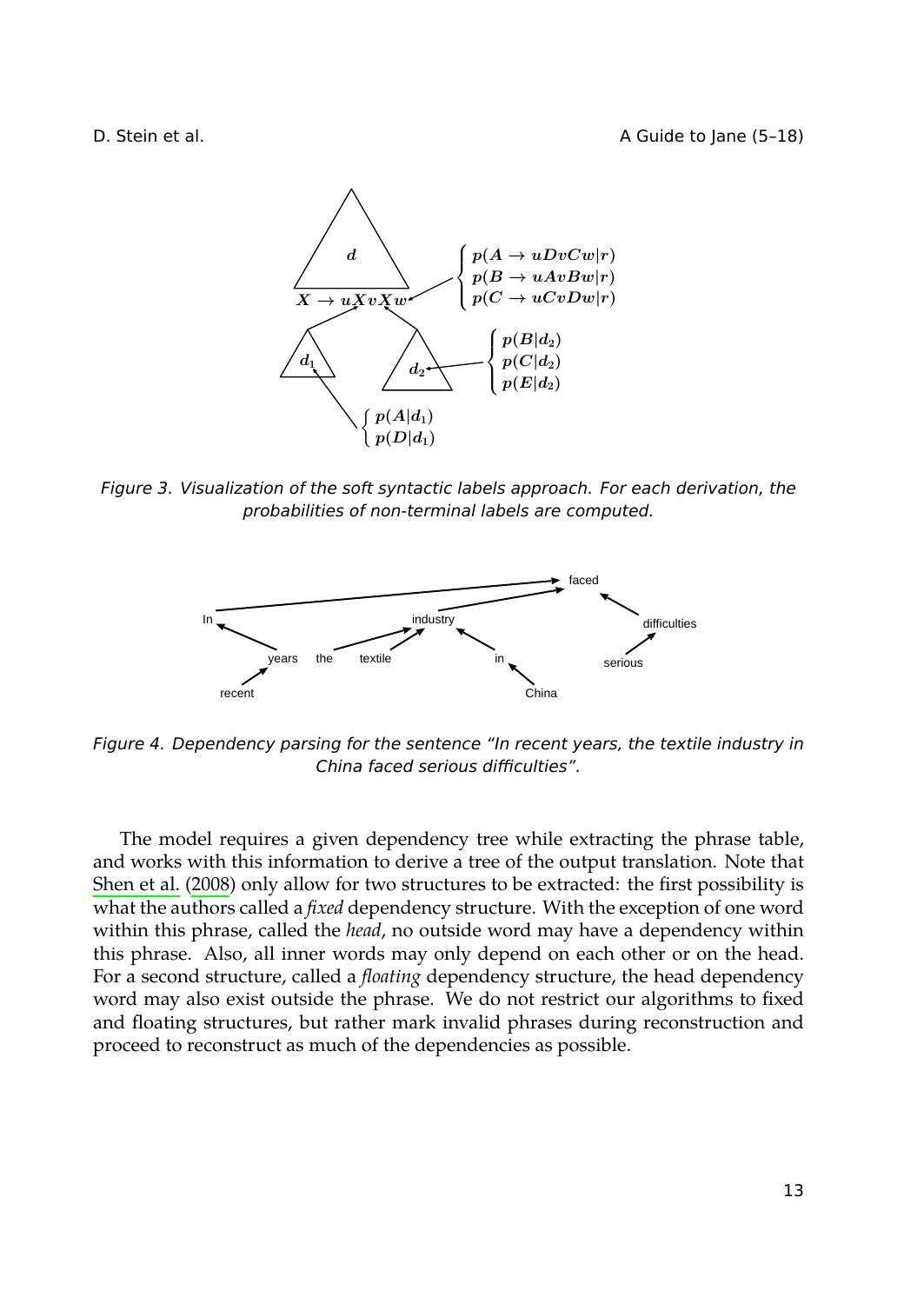<span id="page-9-0"></span>

<span id="page-9-3"></span>*Table 1. Speed comparison Jane vs. Joshua.*

| System          | words/sec |  |
|-----------------|-----------|--|
| Joshua          | 11.6      |  |
| Jane cube prune | 15.9      |  |
| Jane cube grow  | 60.3      |  |

#### <span id="page-9-1"></span>**5. Other Tools**

For optimization of [the](#page-1-1) log-linea[r scaling facto](#page-11-0)rs, we support the minimum error rate training (MERT) described in Och (2003), the MIRA algorithm, applied for machine translation in Chiang et al. (2009), and the downhill simplex method (Nelder and Mead, 1965).

Jane provides a tool to compute the *grow-diag* alignment as presented in Koehn et al. (2003), as well as its alternative as presented in Och and Ney (2003).

#### **6. Comparison with Joshua**

As stated in Section 1.1, Joshua (L[i](#page-9-2) et al., 2009) is the most similar decoder [t](#page-9-3)o our own, developed in parallel at the Johns Hopkins University.

Jane was started separately and independently. In their basic working mode, both systems implement parsing using a synchronous grammar and include language model information. Each of the projects then progressed independently, and each has unique extension. Efficiency is one of the points where we think Jane outperforms Joshua. One of the reasons can well be the fact that it is written in  $C_{++}$  while Joshua is written in Java. We performed a control experiment on the IWSLT'08 Arabic to English translation taks, using [t](#page-10-4)he same settings for both decoders and making sure that the output of both decoders was identical $^1.$  The speed results c[an be seen in Ta](#page-11-5)ble 1. Jane operating with cube prune is nearly 50% faster than Joshua and the speed difference can be improved by using cube growing, although with a slight loss in translation performance. This may be interesting for certain applications like e.g. interactive machine translation or online translation services, where the response time is critical and sometimes even more important than a small (and often hardly noticeable) loss in translation quality.

<span id="page-9-2"></span>For comparison of translation results, we refer to the results of the last WMT evaluation shown in Table 2. Johns Hopkins University participated in this evaluation using Joshua, the system was trained by its original authors (Schwartz, 2010) and thus can be considered to be fully optimized. RWTH also participated using Jane among

<sup>&</sup>lt;sup>1</sup>With some minor exceptions, e.g. unknown words.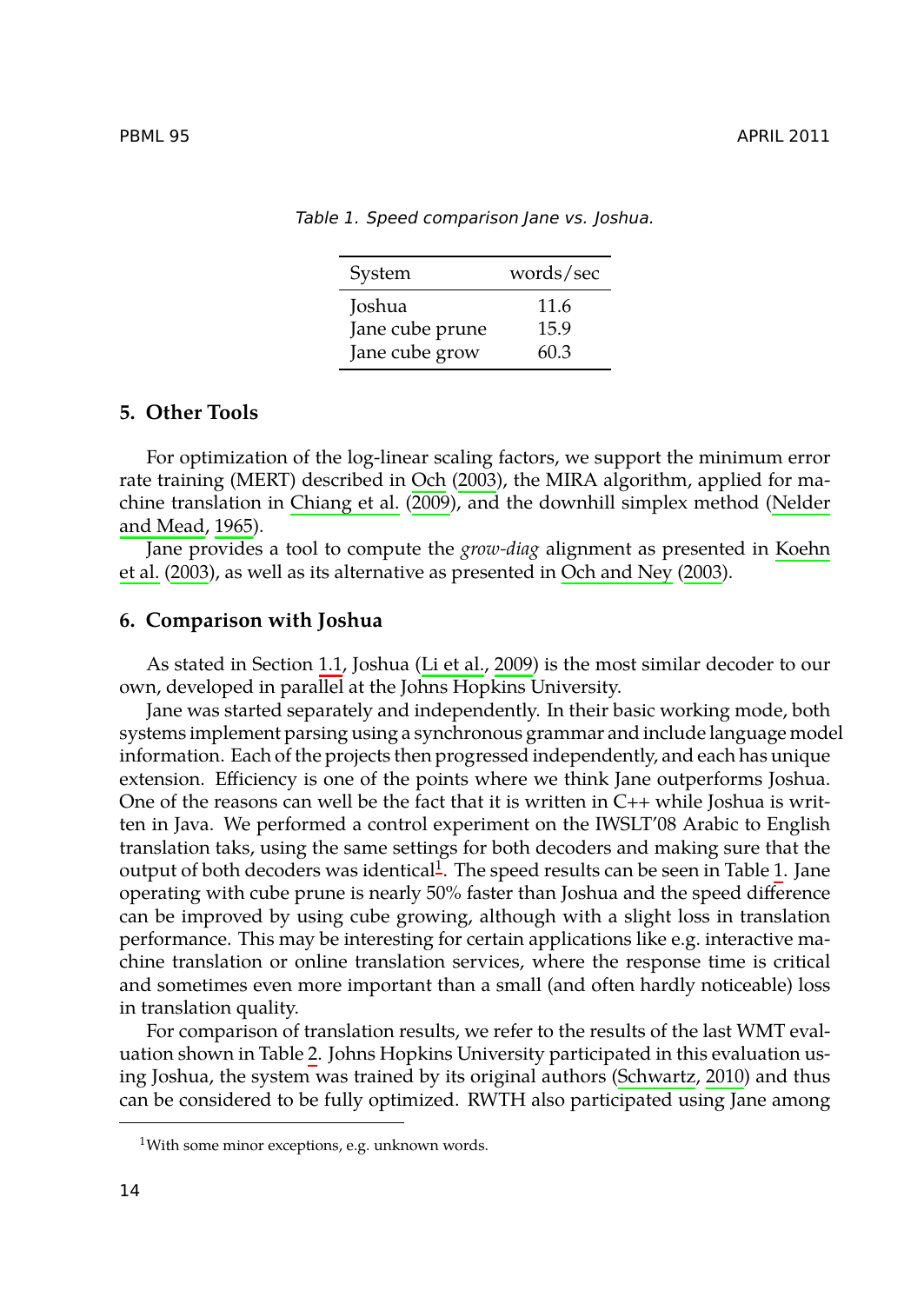<span id="page-10-4"></span>D. Stein et al. **D.** Stein et al. **A** Guide to Jane (5-18)

|                | Jane    |                    |         | Joshua             |  |
|----------------|---------|--------------------|---------|--------------------|--|
|                | BLEU[%] | TER <sup>[%]</sup> | BLEU[%] | TER <sup>[%]</sup> |  |
| German-English | 21.8    | 69.5               | 19.5    | 66.0               |  |
| English-German | 15.7    | 74.8               | 14.6    | 73.8               |  |
| French-English | 26.6    | 61.7               | 26.4    | 61.4               |  |
| English-French | 25.9    | 63.2               | 22.8    | 68.1               |  |

*Table 2. Results for Jane and Joshua in the WMT 2010 evaluation campaign.*

<span id="page-10-1"></span>other systems. A detailed description of RWTH's submission can be found in Heger et al. (2010). The scores are computed using the official Euromatrix web interface for machine translation evaluation<sup>2</sup>.

As can be seen the performance of Jane and Joshua is similar, but Jane generally achieves better results in B[LEU, while Joshua has an advantage in term](http://www.hltpr.rwth-aachen.de/jane)s of TER. Having different systems is always enriching, and particularly as system combination shows great improvements in translation quality, having several alternative systems can only be considered a positive situation.

# **7. Conclusion**

<span id="page-10-3"></span><span id="page-10-2"></span>In this work, we described how and where new models can be integrated into the Jane architecture. We also reviewed the features that are currently implemented. Jane can be downloaded from http://www.hltpr.rwth-aachen.de/jane. The toolkit is open-source and free for non-commercial purposes. Other licenses can be negotiated on demand. It is our hope that by adhering to strict code and documentation policies, we enable fellow researchers to adopt and extend the toolkit easily to their needs.

# <span id="page-10-0"></span>**Bibliography**

- <span id="page-10-5"></span>Brown, Peter F., Stephan A. Della Pietra, Vincent J. Della Pietra, and Robert L. Mercer. The Mathematics of Statistical Machine Translation: Parameter Estimation. *Computational Linguistics*, 19(2):263–311, June 1993.
- Chappelier, Jean-Cédric and Martin Rajman. A Generalized CYK Algorithm for Parsing Stochastic CFG. In *Proc. of the First Workshop on Tabulation in Parsing and Deduction*, pages 133–137, Apr. 1998.
- Chiang, David. Hierarchical Phrase-based Translation. *Computational Linguistics*, 33(2): 201–228, June 2007.

<sup>2</sup>http://matrix.statmt.org/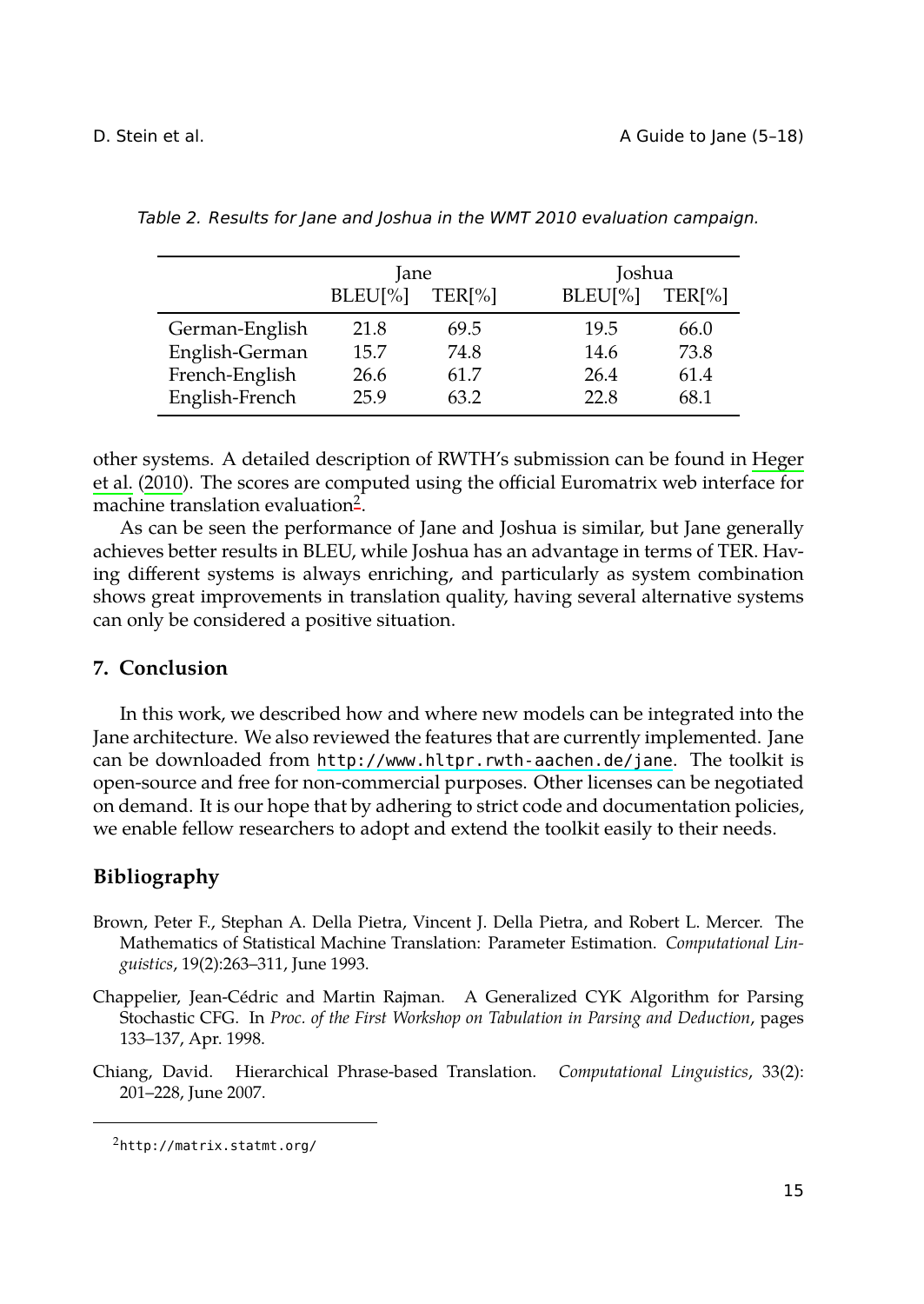- <span id="page-11-3"></span>Chiang, David, Kevin Knight, and Wei Wang. 11,001 new Features for Statistical Machine Translation. In *Proc. of the Human Language Technology Conf. / North American Chapter of the Association for Computational Linguistics (HLT-NAACL)*, pages 218–226, Boulder, Colorado, June 2009.
- Heger, Carmen, Joern Wuebker, Matthias Huck, Gregor Leusch, Saab Mansour, Daniel Stein, and Hermann Ney. The RWTH Aachen Machine Translation System for WMT 2010. In *ACL 2010 Joint Fifth Workshop on Statistical Machine Translation and Metrics MATR*, pages 93–97, Uppsala, Sweden, July 2010.
- Huang, Liang and David Chiang. Forest Rescoring: Faster Decoding with Integrated Language Models. In *Proc. of the Annual Meeting of the Association for Computational Linguistics (ACL)*, pages 144–151, Prague, Czech Republic, June 2007.
- Koehn, Philipp, Franz Josef Och, and Daniel Marcu. Statistical Phrase-Based Translation. In *Proceedings of the Human Language Technology, North American Chapter of the Association for Computational Linguistics*, pages 54–60, Edmonton, Canada, May 2003.
- Koehn, P., H. Hoang, A. Birch, C. Callison-Burch, M. Federico, N. Bertoldi, B. Cowan, W. Shen, C. Moran, R. Zens, et al. Moses: Open Source Toolkit for Statistical Machine Translation. In *Proc. of the Annual Meeting of the Association for Computational Linguistics (ACL)*, pages 177–180, Prague, Czech Republic, June 2007.
- <span id="page-11-0"></span>Li, Zhifei, Chris Callison-Burch, Chris Dyer, Sanjeev Khudanpur, Lane Schwartz, Wren Thornton, Jonathan Weese, and Omar Zaidan. Joshua: An Open Source Toolkit for Parsing-Based Machine Translation. In *Proc. of the Workshop on Statistical Machine Translation*, pages 135–139, Athens, Greece, March 2009. Association for Computational Linguistics.
- <span id="page-11-1"></span>Li, Zhifei, Chris Callison-Burch, Chris Dyer, Juri Ganitkevitch, Ann Irvine, Sanjeev Khudanpur, Lane Schwartz, Wren N. G. Thornton, Ziyuan Wang, Jonathan Weese, and Omar F. Zaidan. Joshua 2.0: A toolkit for parsing-based machine translation with syntax, semirings, discriminative training and other goodies. In *ACL 2010 Joint Fifth Workshop on Statistical Machine Translation and Metrics MATR*, pages 133–137, Uppsala, Sweden, July 2010.
- Mauser, Arne, Saša Hasan, and Hermann Ney. Extending Statistical Machine Translation with Discriminative and Trigger-Based Lexicon Models. In *Proc. of the Conf. on Empirical Methods for Natural Language Processing (EMNLP)*, pages 210–218, Singapore, Aug. 2009.
- Nelder, John A. and Roger Mead. The Downhill Simplex Method. *Computer Journal*, 7:308, 1965.
- Och, Franz Josef. Minimum Error Rate Training for Statistical Machine Translation. In *Proc. of the Annual Meeting of the Association for Computational Linguistics (ACL)*, pages 160–167, Sapporo, Japan, July 2003.
- <span id="page-11-4"></span>Och, Franz Josef and Hermann Ney. A Systematic Comparison of Various Statistical Alignment Models. *Computational Linguistics*, 29(1):19–51, Mar. 2003.
- <span id="page-11-2"></span>Press, William H., Saul A. Teukolsky, William T. Vetterling, and Brian P. Flannery. *Numerical Recipes in C++*. Cambridge University Press, Cambridge, UK, 2002.
- <span id="page-11-5"></span>Schwartz, Lane. Reproducible Results in Parsing-Based Machine Translation: The JHU Shared Task Submission. In *Proceedings of the Joint Fifth Workshop on Statistical Machine Translation and MetricsMATR*, pages 177–182, Uppsala, Sweden, July 2010. Association for Computational Linguistics.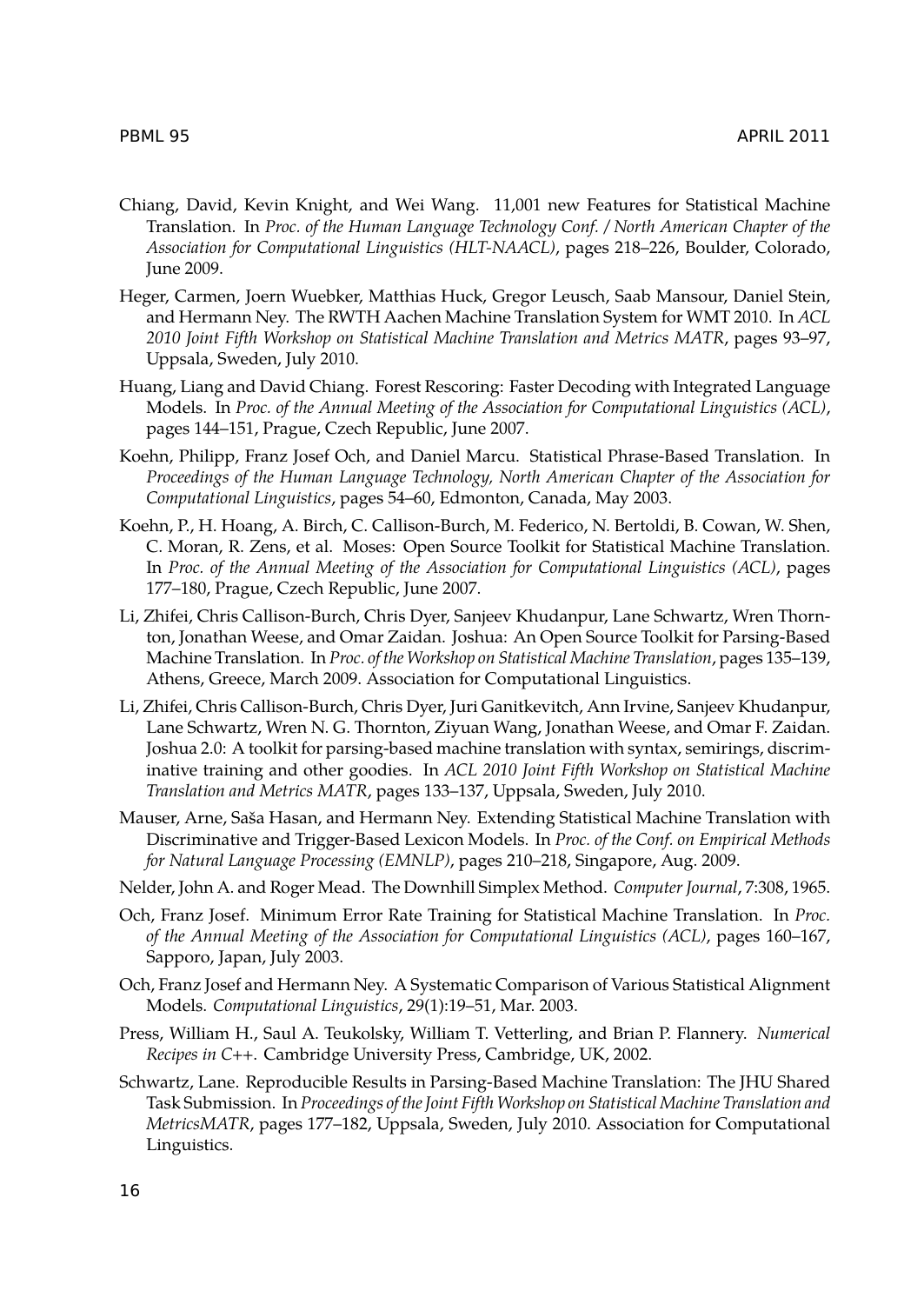- Shen, Libin, Jinxi Xu, and Ralph Weischedel. A New String-to-Dependency Machine Translation Algorithm with a Target Dependency Language Model. In *Proc. of the Annual Meeting of the Association for Computational Linguistics (ACL)*, pages 577–585, Columbus, Ohio, June 2008.
- <span id="page-12-2"></span>Stolcke, Andreas. SRILM – an Extensible Language Modeling Toolkit. In *Proc. of the Int. Conf. on Spoken Language Processing (ICSLP)*, volume 3, Denver, Colorado, Sept. 2002.
- <span id="page-12-6"></span>Talbot, David and Miles Osborne. Smoothed Bloom Filter Language Models: Tera-scale LMs on the Cheap. In *Proc. of the Joint Conf. on Empirical Methods in Natural Language Processing and Computational Natural Language Learning (EMNLP-CoNLL)*, pages 468–476, Prague, Czech Republic, June 2007.
- <span id="page-12-3"></span>Venugopal, Ashish, Andreas Zollmann, N.A. Smith, and Stephan Vogel. Preference Grammars: Softening Syntactic Constraints to Improve Statistical Machine Translation. In *Proc. of the Human Language Technology Conf. / North American Chapter of the Association for Computational Linguistics (HLT-NAACL)*, pages 236–244, Boulder, Colorado, June 2009.
- <span id="page-12-4"></span>Vilar, David and Hermann Ney. On LM Heuristics for the Cube Growing Algorithm. In *Proc. of the Annual Conf. of the European Association for Machine Translation (EAMT)*, pages 242–249, Barcelona, Spain, May 2009.
- Vilar, David, Daniel Stein, and Hermann Ney. Analysing Soft Syntax Features and Heuristics for Hierarchical Phrase Based Machine Translation. In *Proc. of the Int. Workshop on Spoken Language Translation (IWSLT)*, pages 190–197, Waikiki, Hawaii, Oct. 2008.
- <span id="page-12-0"></span>Vilar, David, Daniel Stein, Matthias Huck, and Hermann Ney. Jane: Open source hierarchical translation, extended with reordering and lexicon models. In *Proc. of the Workshop on Statistical Machine Translation*, pages 262–270, Uppsala, Sweden, July 2010.
- <span id="page-12-5"></span>Wuebker, Joern, Arne Mauser, and Hermann Ney. Training phrase translation models with leaving-one-out. In *48th Annual Meeting of the Association for Computational Linguistics*, pages 475–484, Uppsala, Sweden, 2010.
- <span id="page-12-1"></span>Zollmann, Andreas and Ashish Venugopal. Syntax Augmented Machine Translation via Chart Parsing. In *Proc. of the Human Language Technology Conf. / North American Chapter of the Association for Computational Linguistics (HLT-NAACL)*, New York, June 2006.